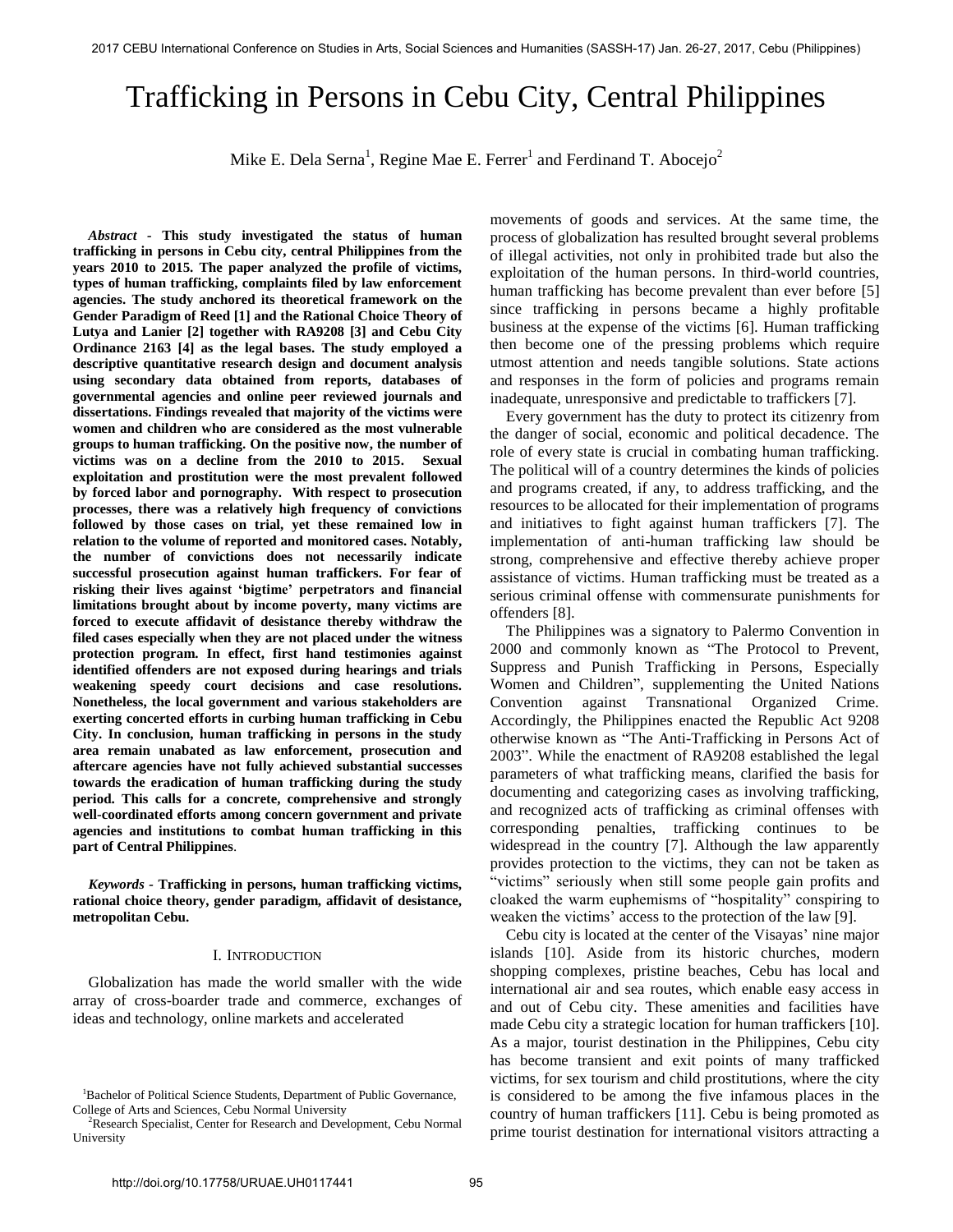multitude of foreigners from first world wealthy countries seeking a relatively inexpensive vacations and holidays.

Cebu City is highly urbanized and is composed of 80 barangays while touted as having first-class commercial districts and tourist attractions of the country [12a]. Cebu city is linked to these three gateways to other islands in the Philippines and the world such as Mactan International Airport, Cebu International Port, Cebu Baseport Domestic Zone and along with other sub-ports. This easy connectivity makes Cebu city very conducive as point of entry and exit for human illegal transshipment, which has exacerbated due to loose monitoring systems of airports and seaports [13]. Poverty, natural disasters and insurgencies in many rural areas are also "push" factors which amplify children's and women's vulnerability to human traffickers especially in Cebu because of its strategic location as transit point [12b].

## *Theoretical and Conceptual Framework*

This study is anchored on three theories namely the Human Rights Paradigm of Reed [14], [15], [16 ], [17], [18] and Rational Choice Theory of Lutya and Lanier [19], [20]. The rational choice theory [2] postulates that criminals, as rational beings, decide to commit crimes basing from the costs and benefits involved along the process of the perpetration of the crime. Criminals keenly observe their potential victims, right location, the opportune time in which their victims are most vulnerable, the suitable methods for an easy entry and the effective ways to protect their illicit activities from the authorities [2].

Making a link to 'root causes' of trafficking, the human rights paradigm [1] is arguing for prevention practices that improve the socio-economic standards of those considered vulnerable to trafficking. In the case of sex trafficking, human rights advocates call for a particular focus on the environmental circumstances of women and children [1]. They utilize the Universal Declaration of Human Rights (UDHR), the United Nations' Trafficking protocols, and Convention on pertaining to the discrimination against women as global instruments for combating human rights. The detection and punishment of violators of legal rules is an important subject and that can be attained through the enforcement of public law with the make use of governmental agents [21].

Often framed as 'Violence against Women', the gender paradigm concerns the global, state and local marginalization of women and, therefore, concerns itself with: women's subordinate status in the workforce – often termed the 'feminization of labor'; women and domestic violence; the economic marginalization of women – also called 'the feminization of poverty'; sexual victimization of girls and women; and sexual violence, as demonstrably expressed in the prostitution of women [1].

This study investigated the developments in combating human trafficking in Cebu City, central Philippines. Specifically, it (1) identified the common victims of humantrafficking; (2) distinguished types of human trafficking cases; (3) evaluated the anti-human trafficking laws in the Philippines and local ordinances in Cebu City; and (4) examined the prosecution of trafficking in persons cases in Cebu City, central Philippines. This paper endeavored to

dissect trafficking in persons cases that existed in Cebu city, its frequency distribution and trends; assess the implementation of RA No. 9208 and Ordinance No. 2163; the status of trafficking in person cases and the factors affecting the successful prosecution of traffickers.

## II. LITERATURE REVIEW

Many have been victims of human trafficking around the globe, across international borders and the same holds true in the Philippines. Cebu City is not spared from cases of human trafficking problem brought about primarily poverty, natural disasters and insurgencies putting at high vulnerability the women and the youth [13]. The lack of employment opportunities primarily put the minors accept any type of work for survival. Corruption downplays the just solution to human trafficking by making it hard to arraign and punish traffickers [22], [23]. The loosening of border controls, high unemployment rate, lack of education and training are among the root causes of the vulnerable poor people falling victims to human trafficking. The Academy for Educational Development [12c] pinpointed the Philippines as the source and travel nation for human trafficking activities with approximately 20,000 to 100,000 child victims trafficked.

Women utilize the political procedure to push for universal help program to counter trafficking at the national and multinational levels and a successful response by the state to the perpetrators and the victims of trafficking [15]. Recent proof [22],[24] demonstrates that the degree of human trafficking is connected to women's representation in organizations, since female government authorities usually express concern over such wrongdoing often victimizing women.

The nature of human trafficking assessed in this study is not limited to women who experience sex mistreatment but also looked into social divisions of class, race, sexuality and different types of persecutions [25]. The determinants of human trafficking in the source and destination nations include migration, the vulnerability to crime incidence, policy and institutional endeavors [23]. With stringent regulations to national border to migration, women are resorting to undocumented labor agreements, making them more susceptible to trafficking syndicates [26].

Because of income poverty, minors are forced to work in underground labor arrangements such that their parents often condone untoward physical and sexual abuses whom their children falls into. Children as young as 14 years are still in their high school education level who are from poor families [27]. Prostitution usually exists among women in exchange for money. Human trafficking is transnational and happens when a person who has been carried over the borders, is pressured, particularly into forced labor and prostitution [28]. They are being deceived by recruiters and have to work with a little or even without a due payment. There are victims who are in debt bondage or bonded labor, a type of exploitation wherein victims are kept as long as the traffickers want while they are profiting money.

The act of using and abusing children in the sex trade is illicit under Philippine Laws, the Palermo Protocol, and other international conventions. Sex trafficking can cause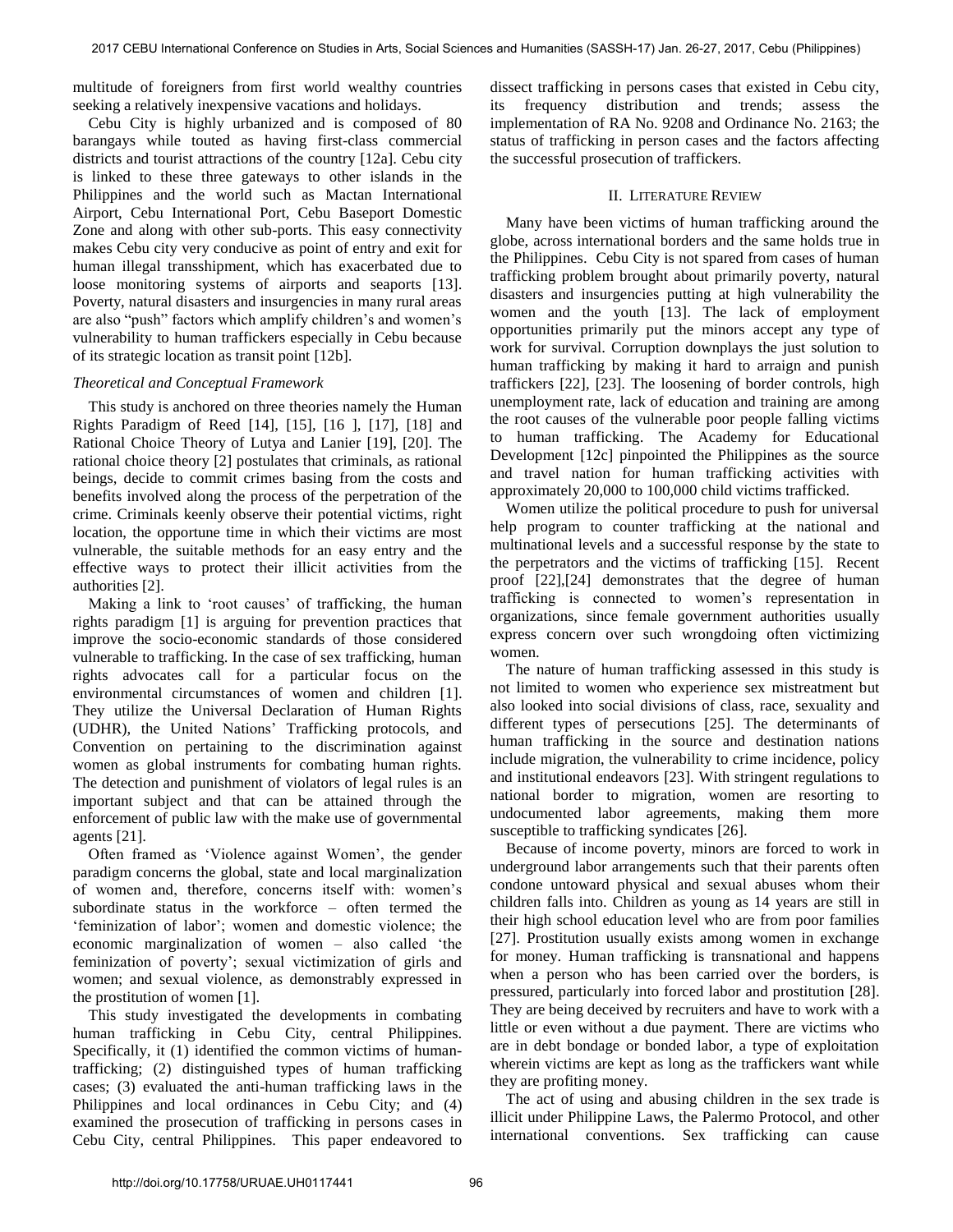permanent trauma to the victims both physically and mentally. Moreover, trafficking is deterrent to public health, because it is most likely to spread communicable diseases with children who often contract diseases such as HIV or AIDS and at times, their experiences result to death [29]. As noted, exploitation is an indication of lack of respect to the victims–especially when victims are impeded from interacting from one another, forced to change themselves and improve their economic status [30]. Victims, in the worst case, lose their self-esteem and self-dignity aside from their income and integrity.

The Woman and Children Protection Desk (WCPD), a unit in every police central station is mandated by RA 8851 (PNP Reform and Reorganization Act of 1998), to handle cases involving women and children. Furthermore, the PNP women's desk provides assistance, conducts investigative cases and rescue operations to women and children survivors of violence and abuse. The Anti-Child Labor Rescue Operations, with the PNP among its partners, competently raised the administration drive against child prostitution, which is one of the most exceedingly terrible sorts of child labor under Cebu City has been distinguished as a point of origin, target destination of trafficked victims in light of seaports and air terminals as an avenue for human traffickers to transport their victims [31]. The Cebu city government passed and approved City Ordinance No. 20163 to form strategies and projects which run counter trafficking in person, to rehabilitate and reintegrate victims of trafficking back into the society. Ordinance No. 2163 aims to reinforce and implement the provisions of Republic Act No. 9208, its executing rules and regulations, specifying punishments on any act of violation of the ordinance.

### III. RESEARCH METHODOLOGY

This study utilized a descriptive quantitative survey research design using primary and secondary data obtained from government data and from interviews of actual respondents. The research was conducted within Cebu City which is strategically situated as origin and transit point of entry and exit for human trafficking. The research respondents consisted of key civil society organizations, private sector groups and government agencies working against trafficking in persons. They included the Camp Sergio Osmeña (Police Regional Office VII), Department of Justice (DOJ), the Department of Social Welfare and Development Region 7 (DSWD), and International Justice Mission Cebu (IJM). The respondents are mostly composed the mandated agencies under the Cebu City Inter-Agency Council Against Trafficking.

The researchers gathered the data through primary and secondary data collection obtained from online databases, criminal records, archives, quarterly and annual reports and financial statements. The following agencies were the data sources: cases pertaining trafficking in persons (TIPs) filed by Inter-Agency Council Against Human Trafficking (IACAT), Regional Anti-Human Trafficking Task Force of Region VII (RATTF), PNP Unit Office of RPO VII, and Criminal Investigation and Detection Group of RPO VII (CIDG); data of victims from DSWD Region 7; published reports from the

IJM Cebu; and Cebu city local ordinances. The regional office of the Philippine National Police (PNP) 7 referred the researchers to the Women and Children's Desk (WCD) over the matters of human trafficking. WCD is responsible for keeping records of TIP-related complaints submitted by other RPO 7 branches such as Regional Anti-Human Trafficking Task Force of Region VII (RATTF), PNP Unit Office of RPO VII, and Criminal Investigation and Detection Group of RPO VII (CIDG). Additionally, the DSWD Region 7 provided valuable data concerning victims of trafficking. On the other hand, the IJM provided a link on the human trafficking statistics from the Inter-Agency Council Against Human Trafficking (IACAT) which is based from Department of Justice.

Descriptive statistics was carried out from the gathered data reports obtained from various sources. Comparative analyses on the summary of TIP-related complaints filed to the court (FY 2010-2015) and profile of victims (CY 2010-2014/2015) and types of trafficking (CY 2010-2014). All calculations were carried out using the minitab software.

#### IV. RESULTS AND DISCUSSIONS

#### *Victims of Trafficking*

TABLE I: FREQUENCY DISTRIBUTION OF TRAFFICKED PERSONS BY AGE GROUP, 2010-2014

| Age group                                | Frequency  | Percent (%) |  |  |  |  |  |
|------------------------------------------|------------|-------------|--|--|--|--|--|
| (years)                                  | $(n=1002)$ |             |  |  |  |  |  |
| < 14                                     | 61         | 6.09        |  |  |  |  |  |
| 15-17                                    | 123        | 12.28       |  |  |  |  |  |
| 18-22                                    | 361        | 36.03       |  |  |  |  |  |
| >23                                      | 457        | 46.61       |  |  |  |  |  |
| Source: Department of Social Welfare and |            |             |  |  |  |  |  |
| Development (DSWD) Region VIII, Central  |            |             |  |  |  |  |  |
| Visavas, Philippines, 2015 Report        |            |             |  |  |  |  |  |

Table 1 reflects the frequency of persons, by age group, who fall victims to human trafficking during the 2010-2014 period as reported by the DSWD Region VII. It should be noted that some of these victims have been trafficked and have also been re-trafficked. The table shows that nearly half of the victims being trafficked are adults, or those who are 23 years of age and above. This was closely followed by the youth 18-22 years of age as victims of human trafficking. All establishments, particularly those offering adult entertainment are required by law to hire workers of legal age which is ranging from 18 years old and above. Most of the victims belong to the legal age as manifested by adults who are found in commercial sex establishments. Some research respondents confirmed that these adult victims know their vulnerability to being trafficked but still consented to do such elicit jobs.

 The number of teenagers (15-17 years of age) accounted about 12 percent among the trafficked persons. Although trafficking of minors manifested a declining trend, this is still alarming as it indicate continued trafficking among teenagers in the study area. The Cebu city anti-trafficking groups really find it hard to completely eliminate human trafficking with the geographical locations of the city being an island and with many entry of ports connecting its neighboring islands and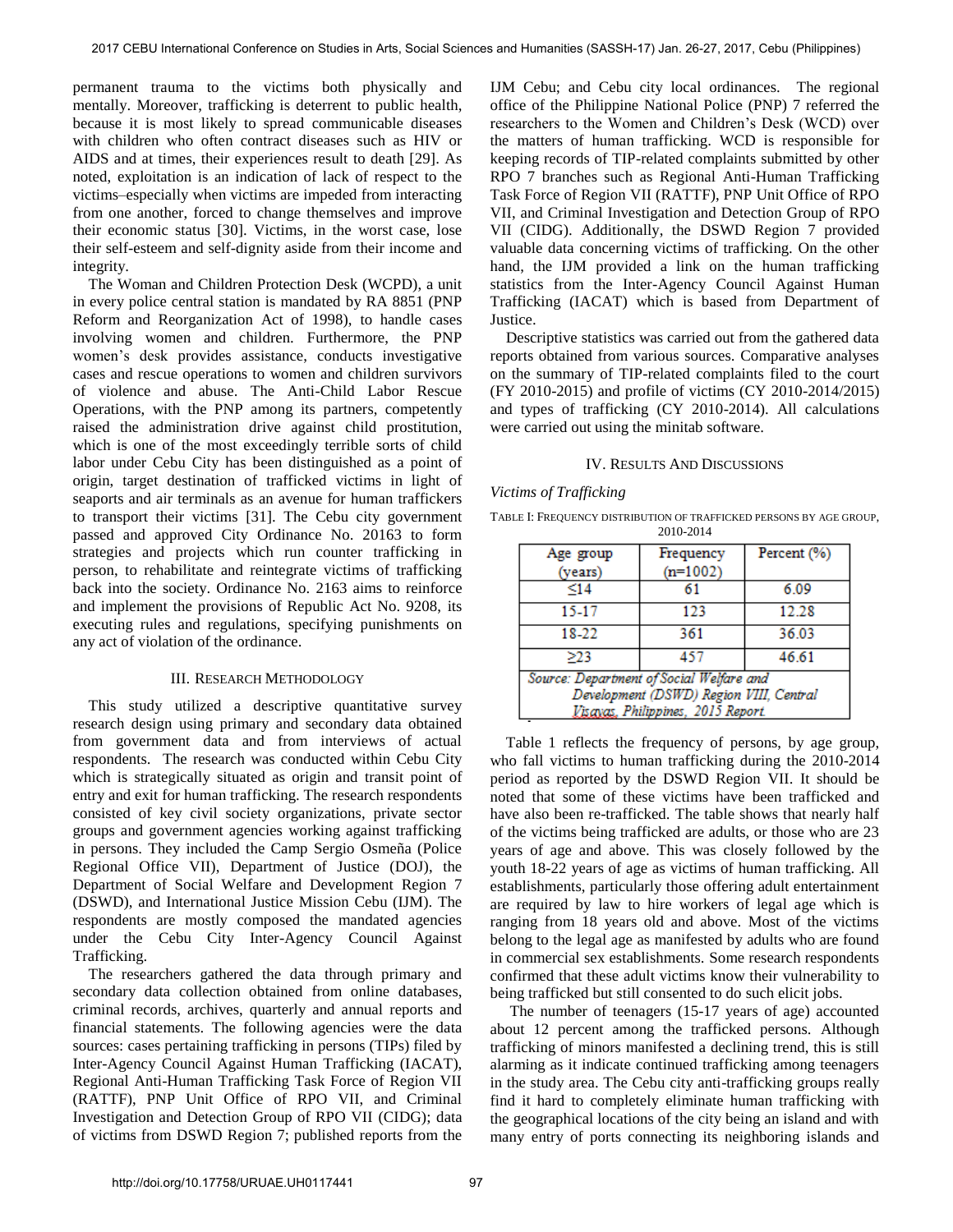international airports with direct links to many destinations in the southeast Asia.

The increased law enforcement activity has propelled sex trafficking activities to move outside Cebu City. A anecdotal evidence suggested, home-based web-porn other cottage industries had served as "underground", and/or bled into informal markets [33]. Apparently, the collection of data about of victims on underground human trafficking has been difficult since the crimes are committed inside the households of the victims themselves. Hence, inspection of formal establishments and the red light district is no longer enough because human trafficking extended to private houses in Cebu city. The number of victims grouped by age were manifested an erratic trend of fluctuations during the study period. The number of victims were possibly influenced by the changes in practices and capacity of law enforcement agencies in locating these victims, the availability of commercial sex establishments and the seasonal fluctuations of reported cases.



Fig. 2 Gender of victims of trafficking in person in Cebu City, 2010-2014

Figure 2 reflects the proportion of female and male victims of human trafficking in Cebu City. There were more trafficked females than males during the period under study. Data shows that trafficked victims were almost women while only a few were men, translating to about 16 women and 1 man per 17 counts of human trafficked victims. Based on the interviews, women were most likely engaged in sexual activities and prostitution, while those trafficked males were most aptly engaged in forced labor. The marginalization of women in society has been one of the reasons why huge number of sexual trafficking cases still persist. Society's objectification of women's body for sexual satisfaction turned out to be a lucrative business. On other hand, the common notion that men are physically stronger compared to women makes the former more susceptible to bonded or forced labor. Evidently, gender is strongly associated with the kinds of exploitation among trafficked persons.

The DSWD Region VII is the agency of government tasked with "aftercare" services to these victims of human trafficking alongside other nongovernmental organizations which provide the parallel services. There are three shelters or institutions that are currently being utilized and supported by Cebu City government intended for human trafficking victims namely: Haven-Regional Center for Women (for women ages 18-59 years old) located in Labangon, Cebu City; DSWD 7- Home for Girls (for 18-below) in and HerSpace (both for women and children). These are temporary shelters for the purpose of rehabilitating victims before they are reintegrated

back into the society. The victims are expected to receive necessary services such as skills and livelihood training programs for adults, educational assistance to trafficked children and psychological or medical services for both.

## *Types of Human Trafficking Cases*

Data obtained from the DSWD Region VII (Table 2) revealed that four main types of trafficking in persons (TIPs) that existed in Cebu city; (1) sexual exploitation, (2) pornography, (3) prostitution and (4) forced labor. Table 2 the type and frequency of TIPs reposted during the period 2010- 2014. Pornography manifested fluctuation over the five consecutive years accounting for the number of TIPs. PSA data indicate that in Cebu city, a total of 195,461 households have accessed to the internet. Pornography among all other types of TIP cases is hard to detect since the crime happens commonly in the households or in other private venues. Cybersex dens often façade as normal households. Furthermore, cybersex transactions happen with the use a personal computer and a webcam over the internet. Victims are either one persons or by group, perform sex acts or just pose nude in front of the camera to please their clients for a fee through international wire transfer. It is noted that the incidence of the pornography will continue unless parents go against such practice of exposing their children's body in exchange for money.

|                                            | Frequency  | Percent |  |  |  |  |  |
|--------------------------------------------|------------|---------|--|--|--|--|--|
| Type                                       | $(n=1002)$ | %)      |  |  |  |  |  |
| Pomography                                 | 39         | 3.89    |  |  |  |  |  |
| Prostitution                               | 414        | 41.32   |  |  |  |  |  |
| Sexual Exploitation                        | 387        | 36.62   |  |  |  |  |  |
| Forced Labor                               | 162        | 16.17   |  |  |  |  |  |
| Source: Department of Social Welfare and   |            |         |  |  |  |  |  |
| Development (DSWD) Region VIII,            |            |         |  |  |  |  |  |
| Central Visavas, Philippines, 2015 Report. |            |         |  |  |  |  |  |

TABLE II: TYPE AND FREQUENCY DISTRIBUTION OF TRAFFICKING IN PERSONS (TIPS) IN CEBU CITY, 2010-2014

The trend for prostitution and sexual exploitation has dramatically decreased from 2010-2014 but it accounted the most dominant type of human trafficking activities. Sexual exploitation is the broader term for both prostitution and pornography which are often used interchangeably. The fluctuations of these types of trafficking vary because of the rescue operations conducted by law enforcement agencies in raiding strip bars, beerhouses, and other adult entertainment establishments where most victims are women making sexual exploitation rampant.

On the other hand, forced labor cases have increased gradually starting from the year 2012 to 2014. In Cebu city, it ranked third among the four types of human trafficking. Force labor most likely affects children workers and other groups in the informal sector, it is second among the types of trafficking that is hardly detected. Workers are exposed to heavy work loads, receive low wages and treated unfairly by their employers. Forced labor occurs when there is no clear and transparent employment policies deprived workers of their rights as stipulated in the Labor Code of the Philippines.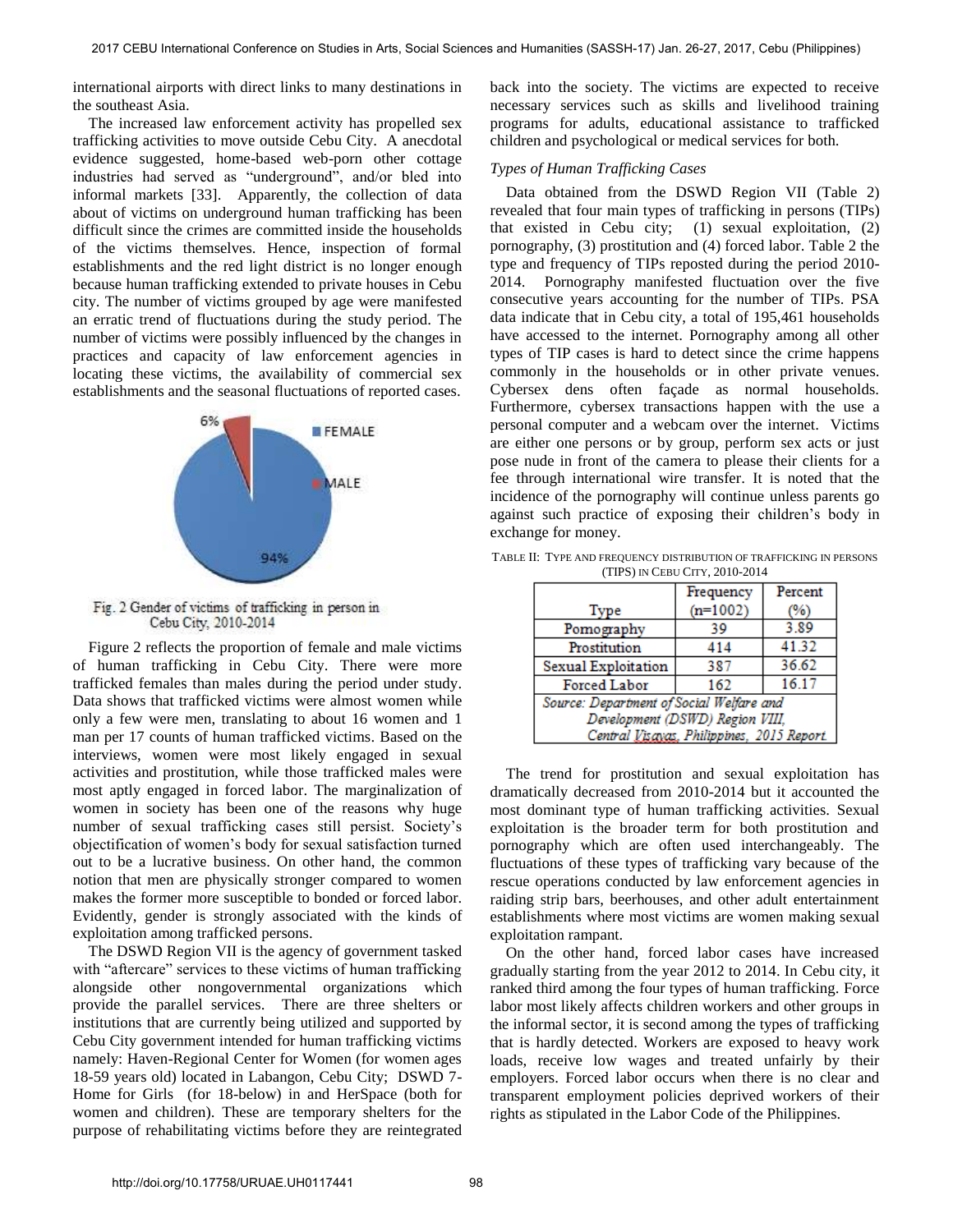The Cebu City Government through the Office of the City Mayor, in furtherance with police power of local government units, regulates the issuance of business licenses and has the power to revoke licensed establishments offering adult entertainment once violations against RA 9208 is committed. The Department of Labor and Employment (DOLE) in coordination with Cebu City Government can issue a permanent closure order to establishments which commit violations of RA9231, the law protecting the children from worst forms of child labor.

## *Statutes and Ordinances against Human Trafficking*

The Philippine laws on combating human trafficking were aligned from numerous international conventions, declarations, and protocols that set the generally accepted principles and guidelines to fight human trafficking. The Palermo Protocol laid down the definition of trafficking in persons, the commission of acts and the punishments commensurate to the gravity of crime*.* The Philippine Congress enacted the Republic Act No. 9208, otherwise known as "Anti-Trafficking in Persons Act of 2003" in May 26, 2003*.* The law was considered a turning point in fighting against human trafficking of the country since it was taken as a clear indication that the Philippines is responding to the problem of trafficking head on (UN.GIFT, 2012)*.* Not only that, the Congress too enacted other pertinent laws covering other acts of trafficking as follows. Republic Act No. 7610 and Republic Act No. 9231 for protection of children's rights; Republic Act No. 8042 for safeguarding overseas workers; Republic Act No. 9262 for both children and women; and Republic Act No. 6955 and Republic Act No. 9710 for protection of women's rights.

However, there are still weaknesses of Republic Act No. 9208 that needs to be rectified. The ages 17 below are considered minors in the legal term so they are automatically protected regardless of the means is deemed as trafficking; however, a source of confusion among law enforcers and prosecutors arises when it comes to the question of whether adult prostitution without coercion is considered as trafficking or not [7]. There is a serious concern of witnesses seeking legal protection from the government. In addition, the fact that the penalty for sexual exploitation of trafficked persons is considerably lower (the first offense is a community service of six months and for the second and subsequent offenses will be a one year imprisonment and a fine) relative to the penalty for the violation of confidentiality, (six years imprisonment and a fine) has discouraged some from filing cases (Sison-Arroyo, 2008).The Republic Act 10364 or the Expanded Anti-Trafficking in Persons Act corrected this weak side of the former law and meted out a much heavier penalty as follows: acts of trafficking (imprisonment of 20 years with a fine of P1M to 2M); acts that promote trafficking (imprisonment of 15 years with a fine of P500,000 to P1M); and qualified Trafficking(Life imprisonment with a fine of P2M to P5M).

With respect to Local Government Unit of Cebu City, they passed through the Sangguniang Panglungsod the Ordinance no. 2163 or otherwise known as the "Cebu City Antitrafficking in Persons Ordinance". The latter is an ordinance implementing and enforcing the provisions of Republic Act No. 9208. The ordinance was created last November 26, 2008 which is five years after RA 9208 was enacted. The ordinance in congruence with the statute defined therein the qualifying terms such as "trafficking in persons" and "child". It further identifies the different forms of TIP such as prostitution, force labor and slavery, sex tourism, debt bondage, pornography and involuntary servitude. The succeeding articles speak of the various acts to be penalized and they are classified to an extent as an explicit act, a promoting act and qualified acts of human trafficking (Section 4, Ordinance no. 2163).

Nevertheless, the weak spot of the ordinance are the sanctions to be imposed to any establishments and persons who have violated the ordinance. Given a fine ranging from PhP2,500 to PhP5,000 (first offense or subsequent offense) and imprisonment of not exceeding 3 months to 6 months is actually diminutive though the business license is licensed. It will not scare adult entertainment bar owners from doing the same business again and public officials or private persons to omit from reporting vital information on any trafficking cases that is transpiring with their personal knowledge about it.

There are some provisions of the ordinance that needs a slight tweaking. In Section 20, the infractions committed against the ordinance should be meted out with higher penalty. As for the implementation level, the Cebu City Government should prioritize an adequate budget for Cebu City IACAT. Last year's Cebu City Annual Budget allocated P 250, 000.00 to the Cebu City Inter-Agency Council Against Trafficking (CCIACAT) should be increased this year as the amount is noticeably small to cater the needs of law enforcement agencies such as trainings, materials and technical assistance.

## *Prosecutions of TIPs Cases in Cebu City*

Table 3 shows the status of trafficking in persons cases from the years 2010 until the August of 2015. These data were compiled by different law-enforcement agencies like the Criminal Investigation and Detection Group of RPO VII (CIDG), Regional Anti-Human Trafficking Task Force of Region VII (RATTF), PNP Unit Office of RPO VII, and Department of Justice (DOJ). The Cebu City Government demonstrated an increased effort in terms of law enforcement. The number of convictions for the past five years was considerably higher (2014 with 11 convictions) compared to the number of charges filed. However, it should be noted that the number of convictions does not necessarily tell if the prosecution is successful in combating traffickers. The number of affidavits of desistance being filed by victims and data among law enforcement agencies greatly affected the total number of cases filed. The weak side of the collected data is the differences of the details and format in the case monitoring of the different law enforcement agencies. The researchers experienced difficulty to determine if the number of conviction is higher compared to charges filed in court. Hence, still the number of convictions remains low compared to the magnitude of the problem [8].

There are factors which affect the progress and success in the prosecution of traffickers. First, is the lengthy process of trials and court appearances. Trafficking cases take three to five years for a decision to be reached. To significantly expedite trafficking prosecutions, the Supreme Court instituted the continuous trial system pilot project in 2014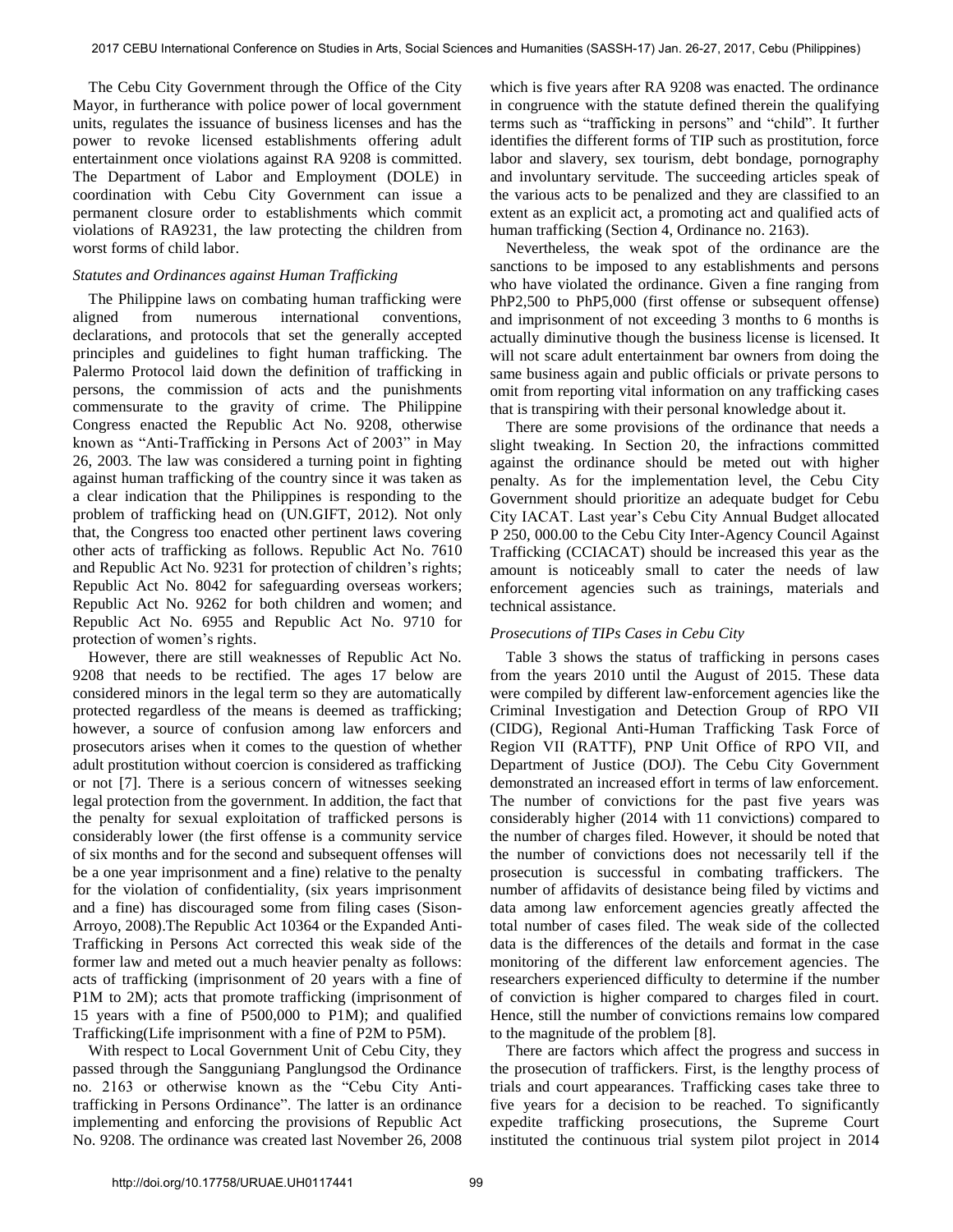[32]. It requires the cooperation of witnesses in appearing to the courts otherwise the trial may be dismissed as witnesses have disappeared beforehand. It is noted that the severity of drug trafficking and human trafficking is not equally treated by the courts. Human trafficking needs to be prioritized because humans who are sold as commodity are more immoral compared to illegal drugs that are mere substance. Second, is the protection of the lives of victims. Many victims file affidavit of desistance to discontinue the case filed in the fear of risking their lives against a "big time" perpetrator especially if a victim is not under the Witness Protection Program. Because of fear, financial and practical considerations, and the desire to move on with their lives, many victims choose not to cooperate from the very beginning [3]. Lastly, is the strength of law-enforcement agencies. These law enforcement agencies are tasked in arresting offenders and raiding business establishments where possible victims are situated. A wide range of materials and technical assistance is also important in combating trafficking aside from in-depth surveillance trainings [10].

#### V. CONCLUSION AND RECOMMENDATIONS

TABLE III: STATUS OF TRAFFICKING IN PERSONS CASES IN CEBU CITY, 2010- 2015

|                                          |   |   |   |   |    | Aug                                 |    |
|------------------------------------------|---|---|---|---|----|-------------------------------------|----|
| <b>Status</b>                            |   |   |   |   |    | 2010 2011 2012 2013 2014 2015 Total |    |
| Convicted                                |   |   | 8 |   | 11 |                                     | 31 |
| On-trial                                 | 2 |   |   |   |    |                                     |    |
| <b>Under Preliminary</b>                 |   |   |   |   |    |                                     |    |
| Investigation                            | 0 | O | 0 | 0 | o  |                                     |    |
| Filed in Court                           | 0 |   | 0 |   | 6  | 0                                   |    |
| <b>Under Police</b>                      |   |   |   |   |    |                                     |    |
| Investigation                            | 0 | o | 0 | 0 | 0  | 3                                   |    |
| Unclear data                             |   |   |   |   |    |                                     |    |
| <b>COLLINS CO.</b><br><b>Designation</b> |   |   |   |   |    |                                     |    |

Data sources: CIDG, RATTF, PNP, DOJ, Cebu City Government.

Based from the foregoing discussions, it is concluded that considerable developments in the combat against human trafficking in Cebu City has been done. Yet, law enforcement agencies, the prosecution, the aftercare agencies, and administrative bodies have not fully achieved the much desired eradication of human trafficking even if they are exerting concerted efforts to bring down such illegal activities in Cebu City. The local government, though has forge stronger partnerships with private institutions and civic societies, still is not effective enough in brining down, much less in halting, the illegal human trafficking activities within its jurisdiction, hence human trafficking activities still abound. Issuance and renewals of entertainment establishment business licenses has never been stringent. Routinized inspections and monitoring of night clubs and other entertainment business always fall short of the possibly dens for trafficked victims.

It is recommended that Any person in authority, men in uniform or government officials if proven guilty of patronizing or fending these illegal activities must be discharged from service and if possible they cannot hold again any government position. The efforts should not only be limited to the city administrative bodies but also extends to numerous barangays in Cebu City. Seminars and awareness

campaigns against trafficking are to be conducted in schools, barangays and sitios to increase social demands in the grassroots level.

Many victims should be under the Witness Protection Program in order that more witnesses are encouraged to push through by giving relevant information and to testify against offenders. The prosecutors should invoke speedy disposition of trial to arrive at court decisions if possible in a three months time up to one year. Those people who have a position in authority like police officers, NBI agents and social workers should be granted immunity from suit when they perform raids, rescue operations or other kinds of intervention.

They too are facing job hazards in the form of death threats and harassment complaints resorted by the offenders. The three temporary shelters should be adequate and spacious to cater more victims of trafficking. Children's condition is the most critical given that they are less mentally matured and that is why they should undergo psychological services, constant counseling, and educational assistance by the government. Trafficked women too should be given the same support but particularly the medical services since they are prone to sexually transmitted diseases or worse, cases of HIV or AIDS; livelihood and skills training programs must be offered so that they will refrain from being re-trafficked and find decent jobs or create sources for their own living when they reintegrate into the society.

Alongside with these state efforts in battling trafficking, academic research must come in hand in order to have a balance between theory and practice.

#### **REFERENCES**

- [1] Reed, A. J. (2014). *Exploiting Vulnerability: A Study of the Lives of Filipino Women Who Have Been Trafficked into Sex Work*. (Doctoral Dissertation, Royal Melbourne Institute of Technology University). Retrieved from the state of  $\sim$ https://researchbank.rmit.edu.au/eserv/rmit:160968/Reed.pdf
- [2] Lutya, T. M., & Lanier M.(2012). An Integrated Theoretical Framework to Describe Human Trafficking of Young Women and Girls for Involuntary Prostitution, Public Health - Social and Behavioral Health, Prof. Jay Maddock (Ed.). Retrieved from http://www.intechopen. com/books/public-health-social-and-behavioral-health/an-intergratedtheoretical framework-to-describe-human-trafficking-of-young-womenand-girls-for-invo
- [3] Republic of the Philippines. (2003). *Anti-Trafficking in Persons Act of*  2003. Congress of the Philippines,  $12<sup>th</sup>$  Congress,  $2<sup>nd</sup>$  Regular Session. Metro Manila, Philippines. Retrieved from www.gov.ph/2003/05/26/republic-act-no-9208-s-2003/
- [4] Cebu City government. (2009). *An Ordinance Implementing and Enforcing the Provisions of Republic Act No. 9208, Otherwise Known as the "*Anti*-Trafficking in Persons Act of 2003" and Its Implementing Rules and Regulations, Prescribing Penalties for Certain Acts or Omissions Violate of This Ordinance, and for Other Purposes*. Retrieved from www.cebucity. gov.ph/ordinances/?p=392
- [5] Clark, M. A. (2003). Human trafficking casts shadow on globalization. Yale Global Online, Yale Center for the Study of Globalization. Retrieved fromhttp://yaleglobal.yale.edu/con tent/human-traffickingcasts-shadow-globalization
- [6] Brewer, D. (2009). Globalization and Human Trafficking: The collision of worlds. Topical Research Digest: Human Rights and Human Retrieved from www.du.edu/kor bel/hrhw/researchdigest/trafficking/Globalization.pdf.
- [7] UN 2012 Global Report on Trafficking in Persons. UN.GIFT Q&A: 2012 Global Report on Trafficking in Persons. Retrieved from http://www.ungift.org/knowledgehub/stories/December2012/un.gift-qa-2012-global-report-on-trafficking-in-persons.html